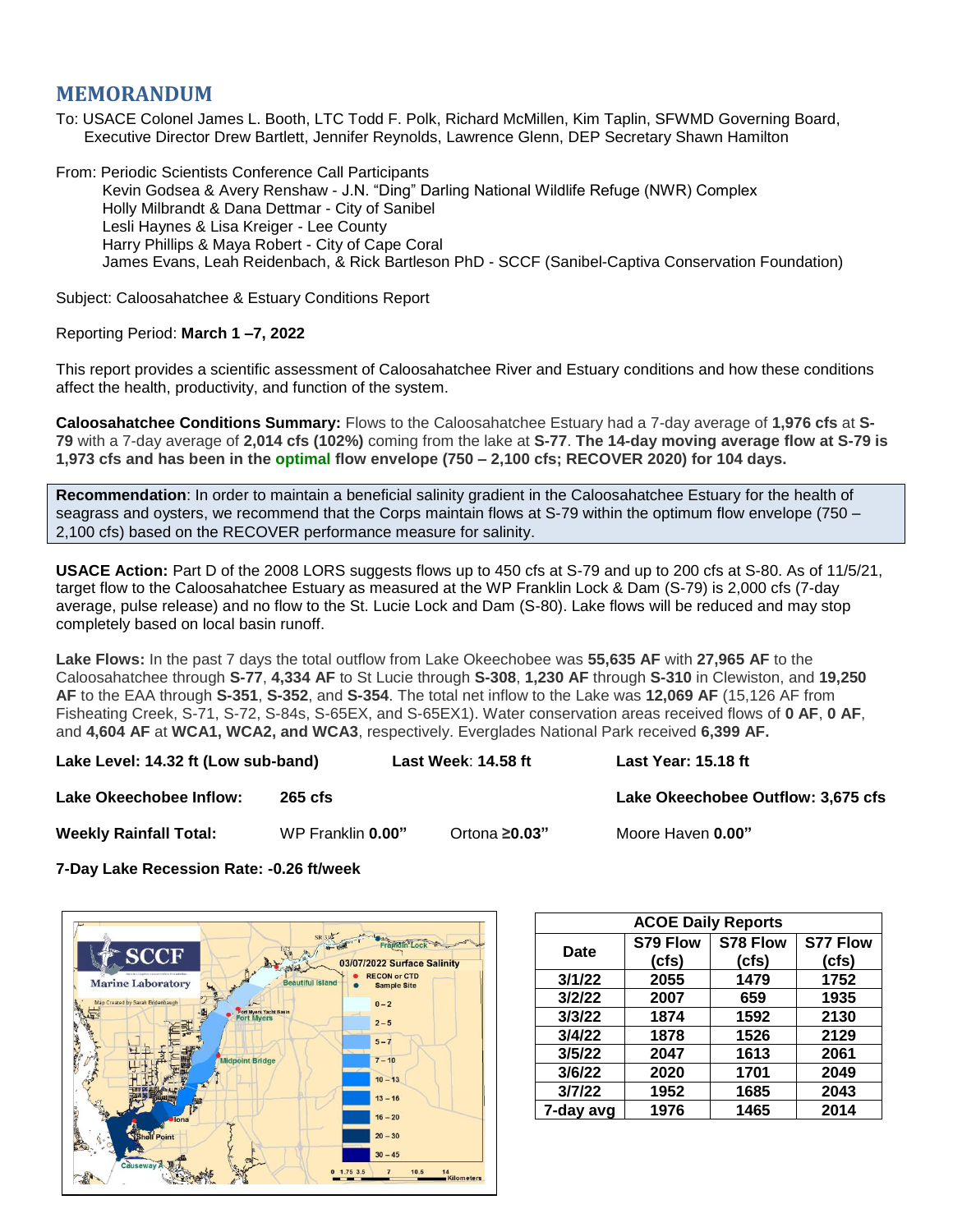## **Caloosahatchee Estuary Page 2 of 3**



| <b>Light Penetration</b>                                       |                   |                                |                  |                                |  |  |  |
|----------------------------------------------------------------|-------------------|--------------------------------|------------------|--------------------------------|--|--|--|
| <b>Site</b>                                                    | 25% Iz            | <b>Target</b><br><b>Values</b> | <b>Turbidity</b> | <b>Target</b><br><b>Values</b> |  |  |  |
|                                                                | meters            |                                | <b>NTU</b>       |                                |  |  |  |
| <b>Fort Myers</b>                                              |                   | > 1                            |                  | < 18                           |  |  |  |
| <b>Shell Point</b>                                             | 1.68 <sup>c</sup> | >2.2                           | 1.8              | < 18                           |  |  |  |
| Causeway                                                       | 2.26 <sup>c</sup> | > 2.2                          | 2.7              | < 5                            |  |  |  |
| 25% Iz is the depth (z) where irradiance (I) is 25% of surface |                   |                                |                  |                                |  |  |  |

*irradiance. Target values indicate the depth of light penetration needed for healthy seagrass.* m measured, c calculated

**Cyanobacteria Status:** On 3/7/22 sampling for cyanobacteria by the Lee County Environmental Lab reported **the presence of** *Microcystis* upstream of the **Franklin Locks** with a light accumulation along the lock.

**Upper Estuary Conditions:** The 30-day average surface salinity at the Fort Myers Yacht Basin was **3.4 psu**, within the suitable range for tape grass.

**Lower Estuary Conditions:** The average salinity at Shell Point RECON was **25 psu**, within the optimal range for oysters and seagrasses. Water column chlorophyll was low at the Causeway.

## **Water Quality Conditions**

| <b>Monitor Site</b>           | Salinity (psu) <sup>a</sup><br>[previous week] | Diss $O2$<br><b>FDOM</b><br>$(mg/L)^b$<br>$(q$ sde $)^c$ |          | Chlorophyll<br>$(\mu g/L)^d$ |
|-------------------------------|------------------------------------------------|----------------------------------------------------------|----------|------------------------------|
| <b>Beautiful Island</b>       | $0.3 - 0.8$ [0.3 - 1.0]                        |                                                          |          |                              |
| <b>Fort Myers Yacht Basin</b> | $2.1 - 5.0$ [3.0 - 5.0]                        |                                                          |          | -------                      |
| <b>Shell Point</b>            | $17 - 32$ [15 - 32]                            | $6.1 - 7.7$                                              | 57.5     | 1.8                          |
| <b>McIntyre Creek</b>         | $29.6 - 31.4$ [29.6 - 30.9]                    | $2.8 - 8.8$                                              |          |                              |
| <b>Tarpon Bay</b>             | $28.7 - 33.0$ [27.5 - 31.7]                    | $5.4 - 8.5$                                              | -------- |                              |
| <b>Wulfert Flats</b>          | $30.2 - 34.0$ [31.2 - 32.0]                    | $4.4 - 8.1$                                              | -------- | $3.4 - 28.9$                 |

**Red values are outside of the preferred range.**

**<sup>a</sup> Salinity target values: BI < 5, FM < 10, SP = 10 – 30**

**<sup>b</sup> Dissolved O<sup>2</sup> target values: all sites > 4**

**<sup>c</sup> FDOM target values: BI < 70, FM < 70, SP < 11**

**<sup>d</sup> Chlorophyll target values: BI < 11, FM < 11, SP < 11** 

**<sup>s</sup> Single sonde lower and surface layer or surface grab lab measurement**

**------- no data**

**Red Tide:** On 3/4/22, the FWC reported that *K. brevis* was observed in one sample from Northwest Florida. In **Southwest Florida**, *K. brevis* was not observed.

**Wildlife Impacts:** In the past week (3/1– 3/8), the CROW wildlife hospital on Sanibel received 6 toxicosis patients: 4 double crested cormorants (1 still at CROW, 3 died), 1 laughing gull (still at crow), and 1 ring-billed gull (still at CROW).